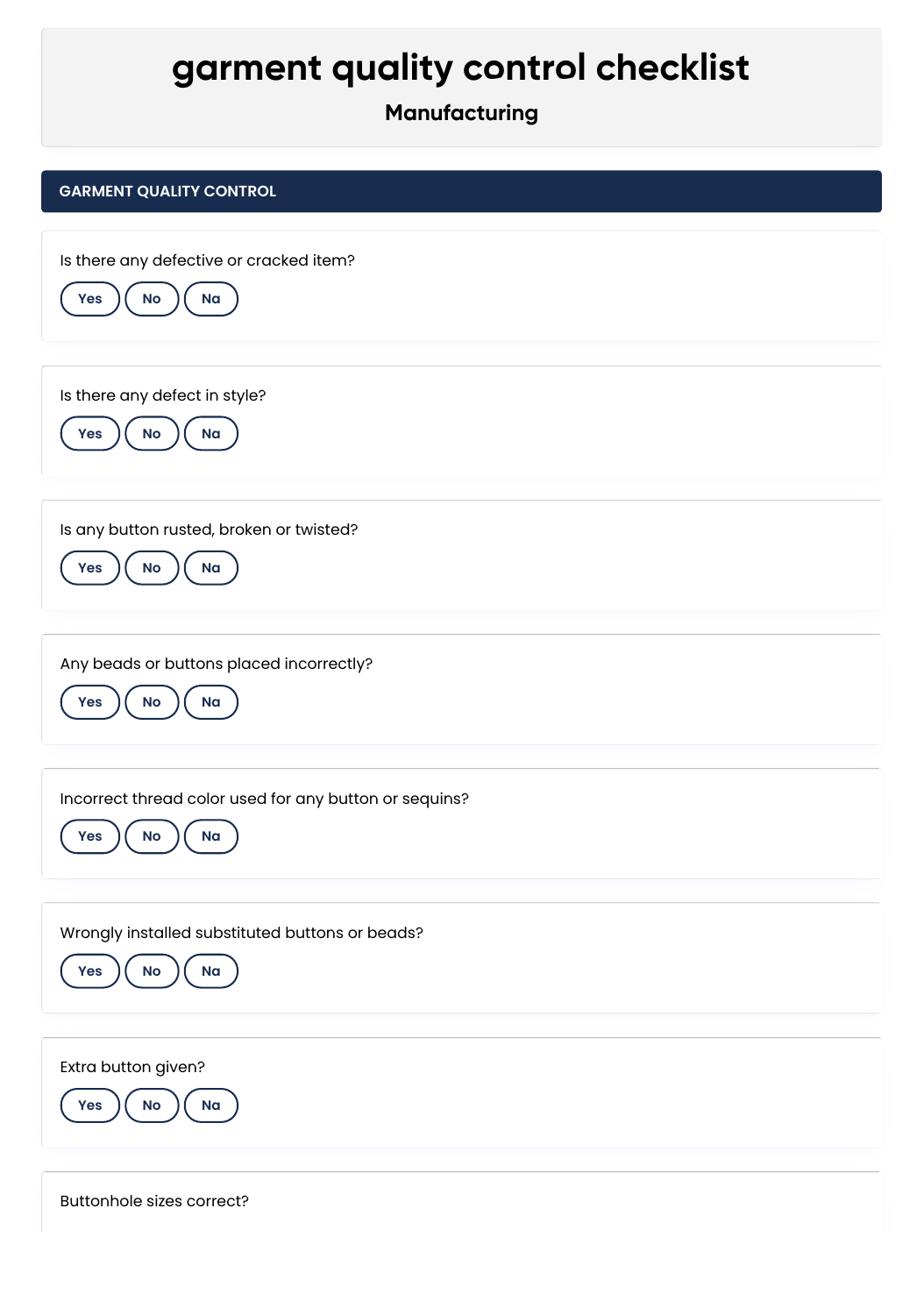| Na<br>No<br>Yes                                                                                                       |
|-----------------------------------------------------------------------------------------------------------------------|
| Buttonholes put at the right places?<br>Na<br>$\mathsf{No}$<br>Yes                                                    |
| Buttonhole sewn correctly and neatly?<br>Na<br>Yes<br>$\mathsf{No}$                                                   |
| Enough buttonholes?<br>Na<br>$\mathsf{No}$<br>Yes                                                                     |
| Any leftover thread around the buttonhole that might cause hindrance to the<br>buttons?<br>$\mathsf{No}$<br>Na<br>Yes |
| Skipped stitches at the buttonholes?<br>Na<br>Yes<br><b>No</b>                                                        |
| Incomplete stitching?<br>Na<br>Yes<br>$\mathsf{No}$                                                                   |
| Measurement point: Size 12                                                                                            |
| Measurement point: Size 14                                                                                            |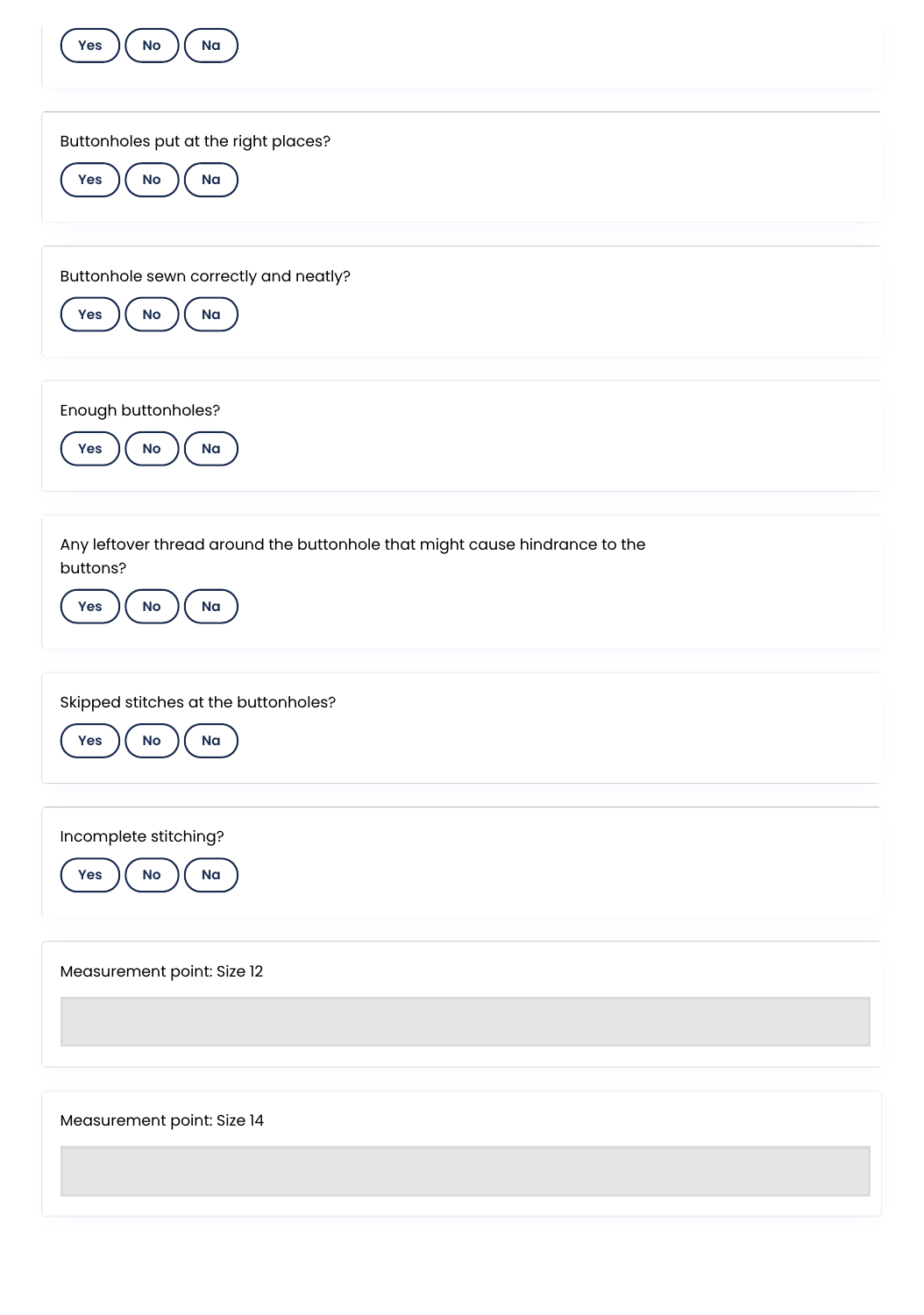Measurement point: Size 16

Measurement point: Size 18

Reference number of product:

Order number:

Order quantity:

Remaining quantity:

Sample size:

Is packaging eligible to pass?